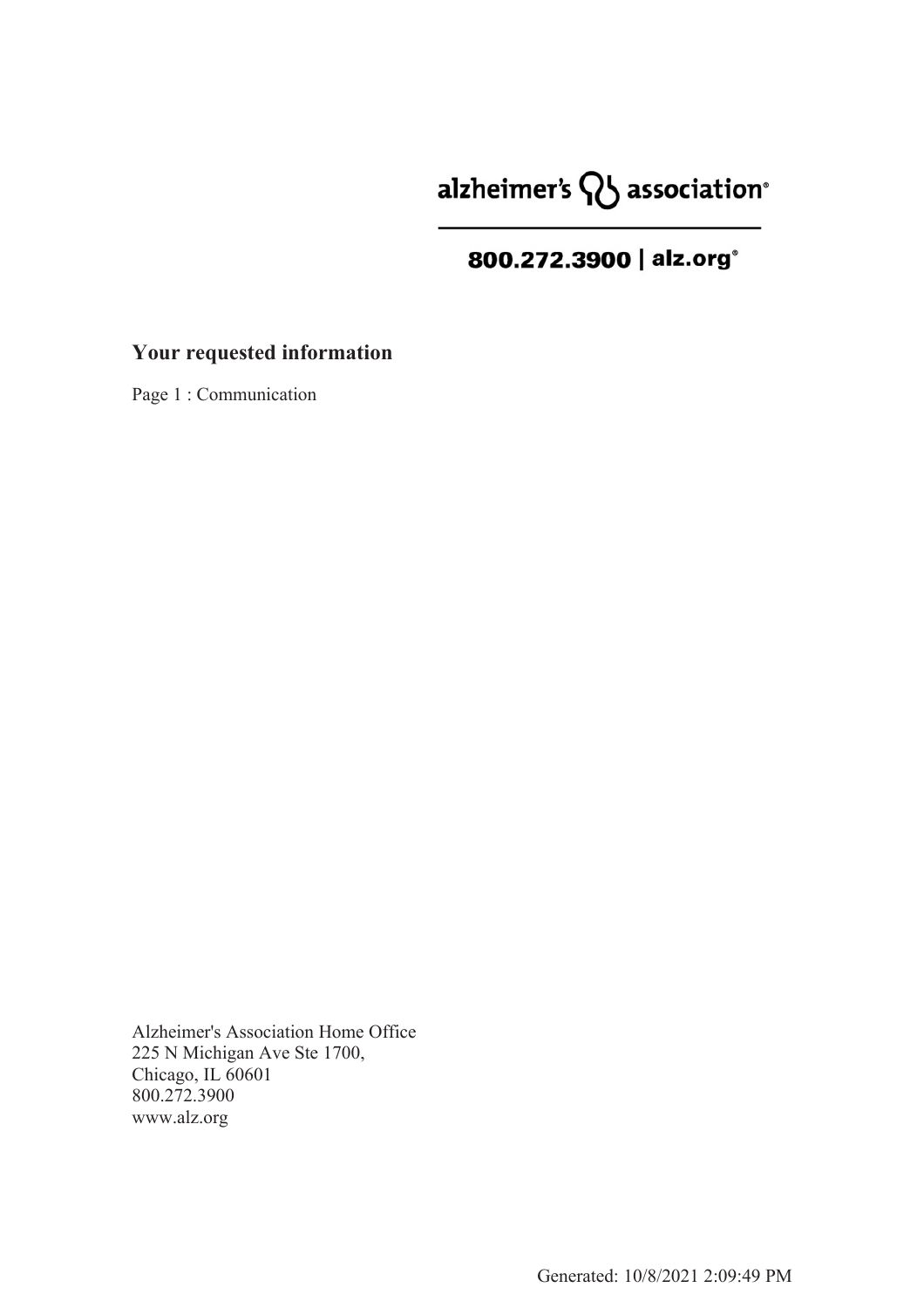### **COMMUNICATION TIPS FOR SUCCESSFUL COMMUNICATION DURING ALL STAGES OF ALZHEIMER'S DISEASE**

#### **COMMUNICATION IS:**

» How we express our needs, desires, perceptions, knowledge and feelings.

- » A combination of attitude, tone of voice, facial expressions and body language.
- » An important part of our relationships because it's how we relate to one another.
- » More about listening than talking.

#### **COMMUNICATION AND DEMENTIA**

The communication skills of a person living with Alzheimer's or another dementia will gradually decline as the disease progresses. Eventually, he or she will have more difficulty expressing thoughts and emotions.

Challenges associated with communication can lead to frustration. However, by understanding what changes may occur, you can prepare, make adjustments and know how to respond, helping to improve communication.

#### **CHANGES IN COMMUNICATION**

For individuals living with Alzheimer's, changes in communication vary and are based on the person and how far along he or she has progressed in the disease. Issues you can expect to see throughout the disease progression include:

- » Difficulty finding the right words.
- » Using familiar words repeatedly.
- » Describing familiar objects rather than calling them by name.
- » Easily losing a train of thought.
- » Difficulty organizing words logically.
- » Reverting to speaking a native language.
- » Speaking less often.
- » Relying on gestures more than speaking.

#### **COMMUNICATION IN THE EARLY STAGE**

In the early stage of Alzheimer's disease, which is sometimes referred to as mild Alzheimer's in a medical context, an individual is still able to participate in meaningful conversation and engage in social activities. However, he or she may repeat stories, feel overwhelmed by excessive stimulation or have difficulty finding the right word.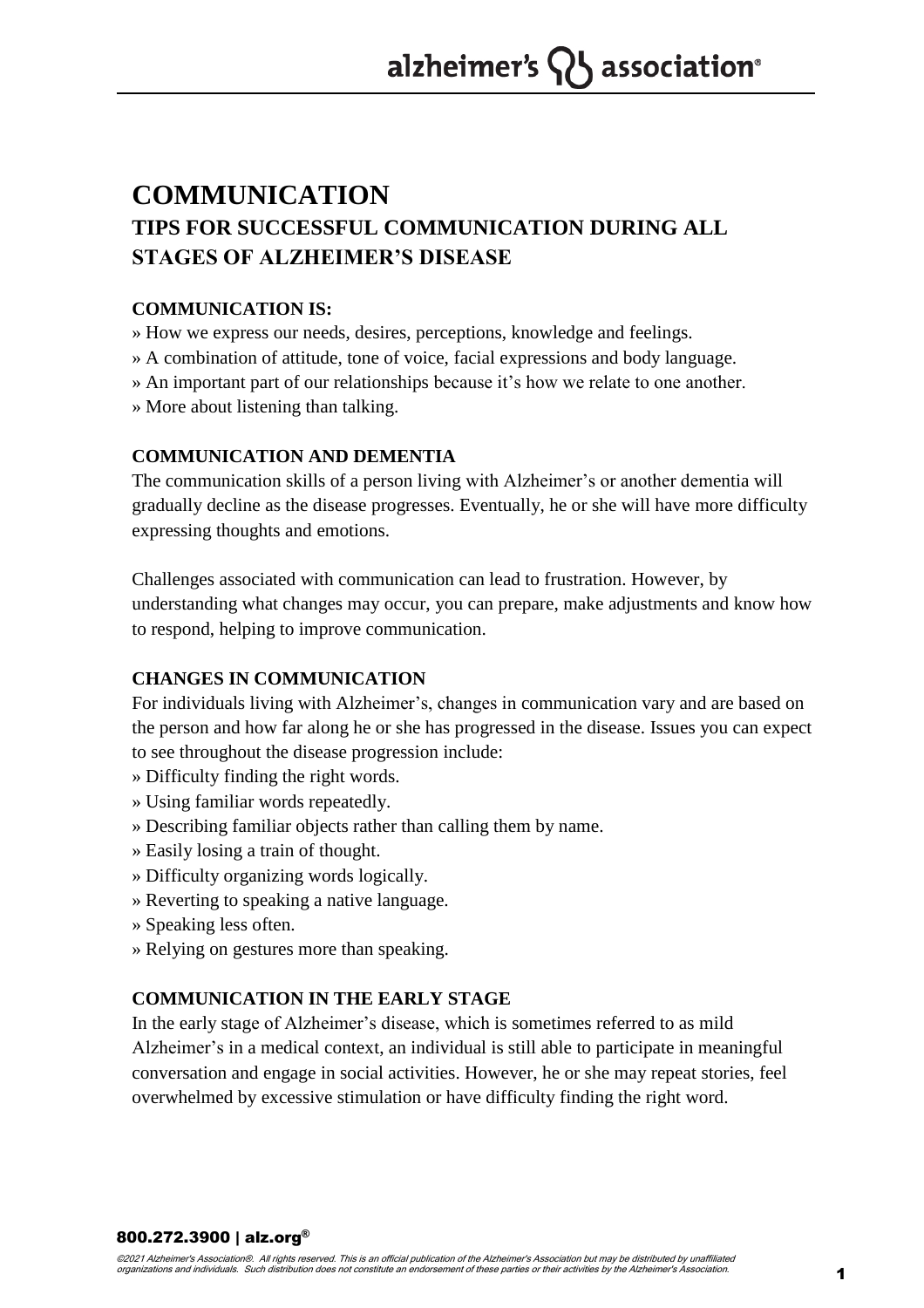#### **Tips for successful communication:**

» Don't make assumptions about a person's ability to communicate because of an

Alzheimer's diagnosis. The disease affects each person differently.

» Don't exclude the person with the disease from conversations.

» Speak directly to the person rather than to his or her care partner or companion.

» Take time to listen to the person express his or her thoughts, feelings and needs.

» Give the person time to respond. Don't interrupt unless help is requested.

» Ask what the person is still comfortable doing and what he or she may need help with.

» Discuss which method of communication is most comfortable. This could include faceto-face conversation, email or phone calls.

» It's OK to laugh. Sometimes humor lightens the mood and makes communication easier.

» Don't pull away; your honesty, friendship and support are important to the person.

#### **COMMUNICATION IN THE MIDDLE STAGE**

The middle stage of Alzheimer's, sometimes referred to as moderate Alzheimer's, is typically the longest and can last for many years. As the disease progresses, the person will have greater difficulty communicating and require more direct care.

#### **Tips for successful communication:**

» Engage the person in one-on-one conversation in a quiet space with minimal distractions.

» Speak slowly and clearly.

» Maintain eye contact. It shows you care about what he or she is saying.

» Give the person plenty of time to respond so he or she can think about what to say.

» Be patient and offer reassurance. It may encourage the person to explain his or her thoughts.

» Ask one question at a time.

» Ask yes or no questions. For example, "Would you like some coffee?" rather than "What would you like to drink?"

» Avoid criticizing or correcting. Instead, listen and try to find the meaning in what the person says. Repeat what was said to clarify.

» Avoid arguing. If the person says something you don't agree with, let it be.

» Offer clear, step-by-step instructions for tasks. Lengthy requests may be overwhelming.

» Give visual cues. Demonstrate a task to encourage participation.

» Written notes can be helpful when spoken words seem confusing.

#### **COMMUNICATION IN THE LATE STAGE**

The late stage of Alzheimer's disease, sometimes referred to as severe Alzheimer's, may last from several weeks to several years. As the disease advances, the person in the late